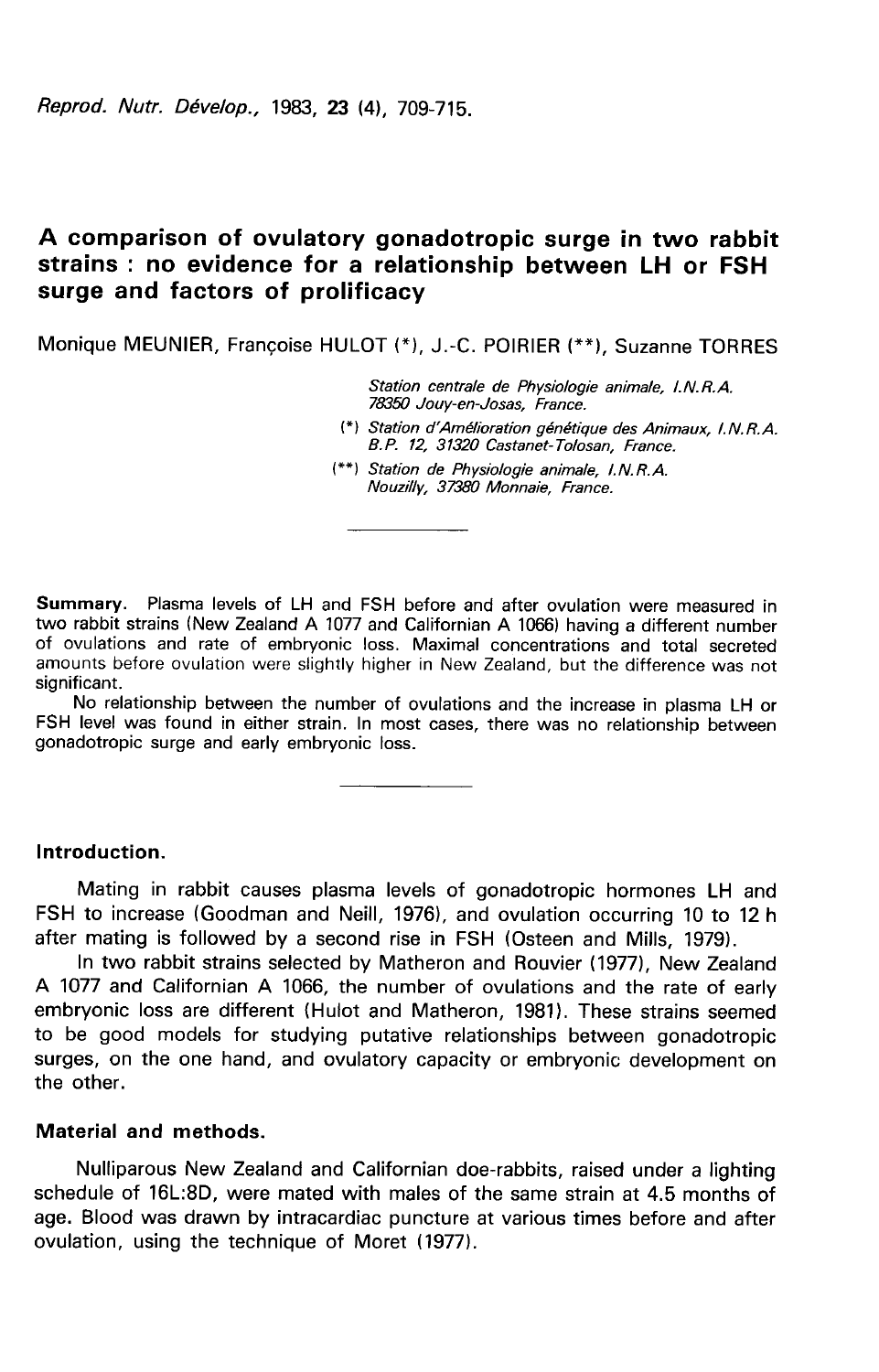LH and FSH levels were determined by radioimmunoassay in an homologous specific system. Assay sensitivity of LH was 130 pg/100 µl and that of FSH was 25 pg/100 ul (Blanc et al., to be published). To avoid assay variability, all the samples of the same series were assayed for each hormone during the same incubation. Using a Leitz ASM integrator, we measured the total amount of secreted hormone by the surface of the individual curves, taking the lowest concentration as baseline.

Series 1. - Blood samples were taken from 19 Californian and 26 New Zealand does at regular intervals for 6 h after mating. The does were killed 96  $\pm$ 5 h after mating. The corpora lutea were counted and the uterine horns perfused to collect the blastocysts which were then counted and measured.

Series 2. - Blood samples were taken from 14 Californian and 14 New Zealand does every hour for the first 16 h after mating, every 3 h from 16 to 31 h, then twice a day until day 7 of pregnancy. The blastocysts and their localization in implantation chambers forming in the uterus were counted during exploratory laparotomy at D7 (Wintenberger-Torrès, 1974) after the does had been anesthetized with fentanyl (Hypnorm, U.V.A.).

Statistical analysis. — The F-test (Fisher-Snedecor) was used to compare anesthetized with tentanyl (Hypnorm, U.V.A.).<br>S*tatistical analysis.* -- The F-test (Fisher-S<br>means and the  $\chi^2$ -test to compare percentages.

## Results.

 $LH.$  – In does that had ovulated (100 % in series 1 and 93 % in series 2). LH concentrations usually begin to rise 30 min after mating, reaching a maximum after 2 h, returning to basal level at 6 h after mating and remaining at that level for the first 7 days of pregnancy (figs. 1a, 2a). Individual variations were noted. In several cases, the maximum was reached at 30 min, 1 h or exceptionally at 3 h. Basal levels before mating were higher in series 1 (6.8  $\pm$ 0.2) than in series  $2(2.6 + 0.4)$ .

The multiplication factor between basal and maximal levels was 11.8 in series 1 and 52.0 in series 2. The basal level and the LH pattern were similar in both series in both strains. The levels reached during the ovulatory peak and the total amount secreted were slightly higher in New Zealand. The only significant differences favoring the New Zealand were recorded in series 1 and concerned the total amount of LH secreted and its peak 2 h after mating.

 $FSH.$  - Plasma FSH concentrations began to increase at 30 min, reaching a maximum at 2 to 3 h after mating, then decreasing up to 8 h (figs. 1b, 2b) ; the concentrations increased again at 10 h after mating, remaining high from 16 to 22 h and then decreasing gradually to reach the basal level 2 days after mating. Some more or less wide fluctuations were observed up to day 7 of pregnancy (fig. 2b). The basic levels before mating were higher in series 2 (1.5  $\pm$  0.1) than in series  $1$  (0.7  $+$  0.07). The multiplication factor between the basal level measured before mating and the maximal level reached before ovulation was 9.7 in series 1 and 3.7 in series 2.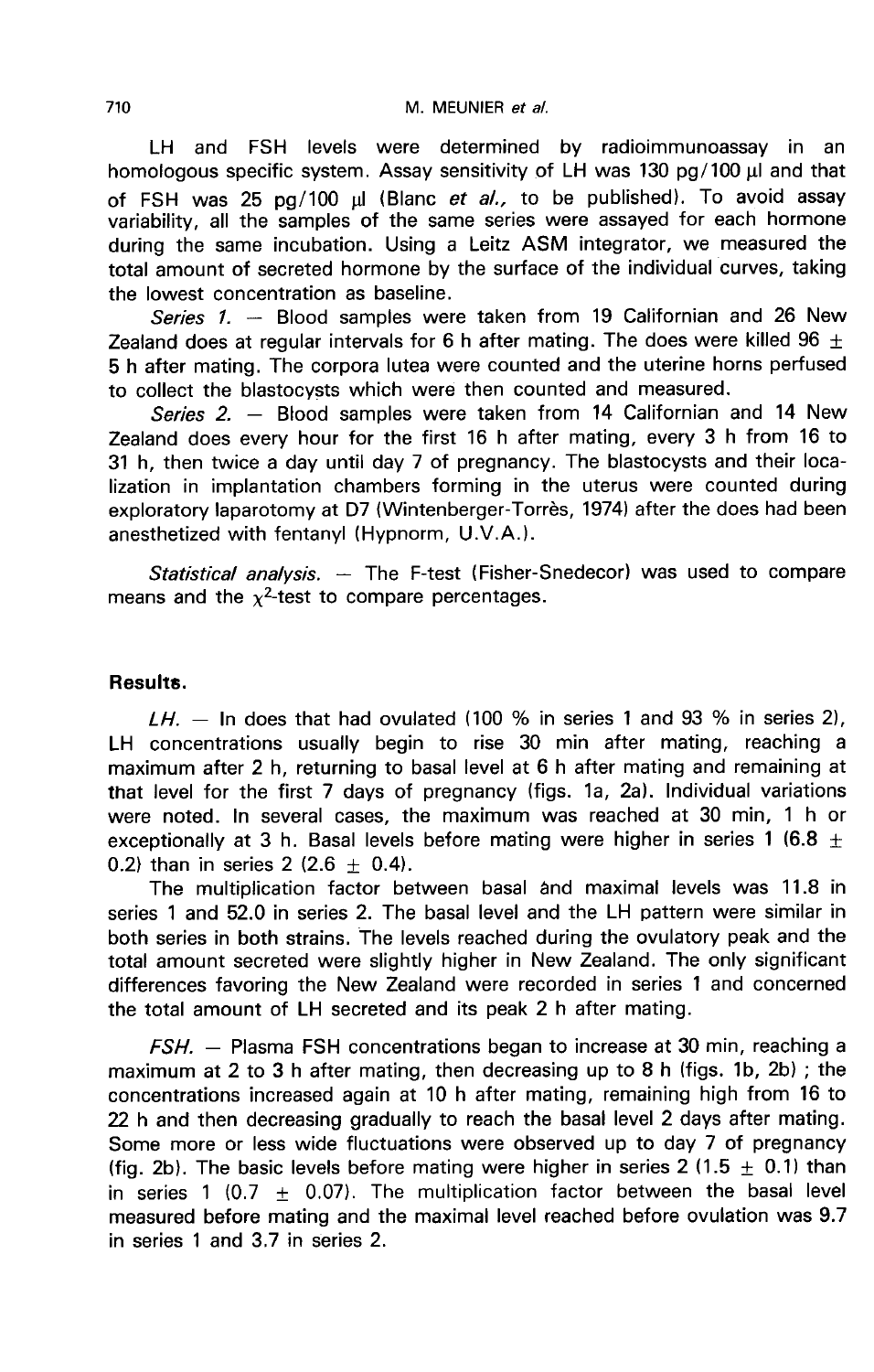

FIG. 1. - Changes in plasma LH (a) and FSH (b) concentrations in Californian  $(\Delta - \Delta)$ 

The pattern of FSH concentration and its basal level were similar in both series in both strains. The levels reached during preovulatory and postovulatory peaks and the total secreted amount were slightly higher in New Zealand, on the average, but the difference in series 2 was only significant 4 h after mating.

Number of ovulations. — The number of ova produced per female was higher in the Californian, although the difference was only significant in series 1 (tables 1, 21. There was no intra or interstrain relationship between the number of ovulations and the increase in plasma LH or FSH concentrations during preovulatory surge.

Five of the 71 does ovulating showed no increase in LH and FSH, while 6 showed no increase in FSH (table 3). Except for one Californian which had only 6 corpora lutea, the number of ovulations in these females was not different from that of does showing peaks of LH and FSH.

*Embryonic loss.*  $-$  The percentage of does losing their litter before 4 (series 1) or 7 (series 2) days was the same in both strains (tables 1, 2). In the other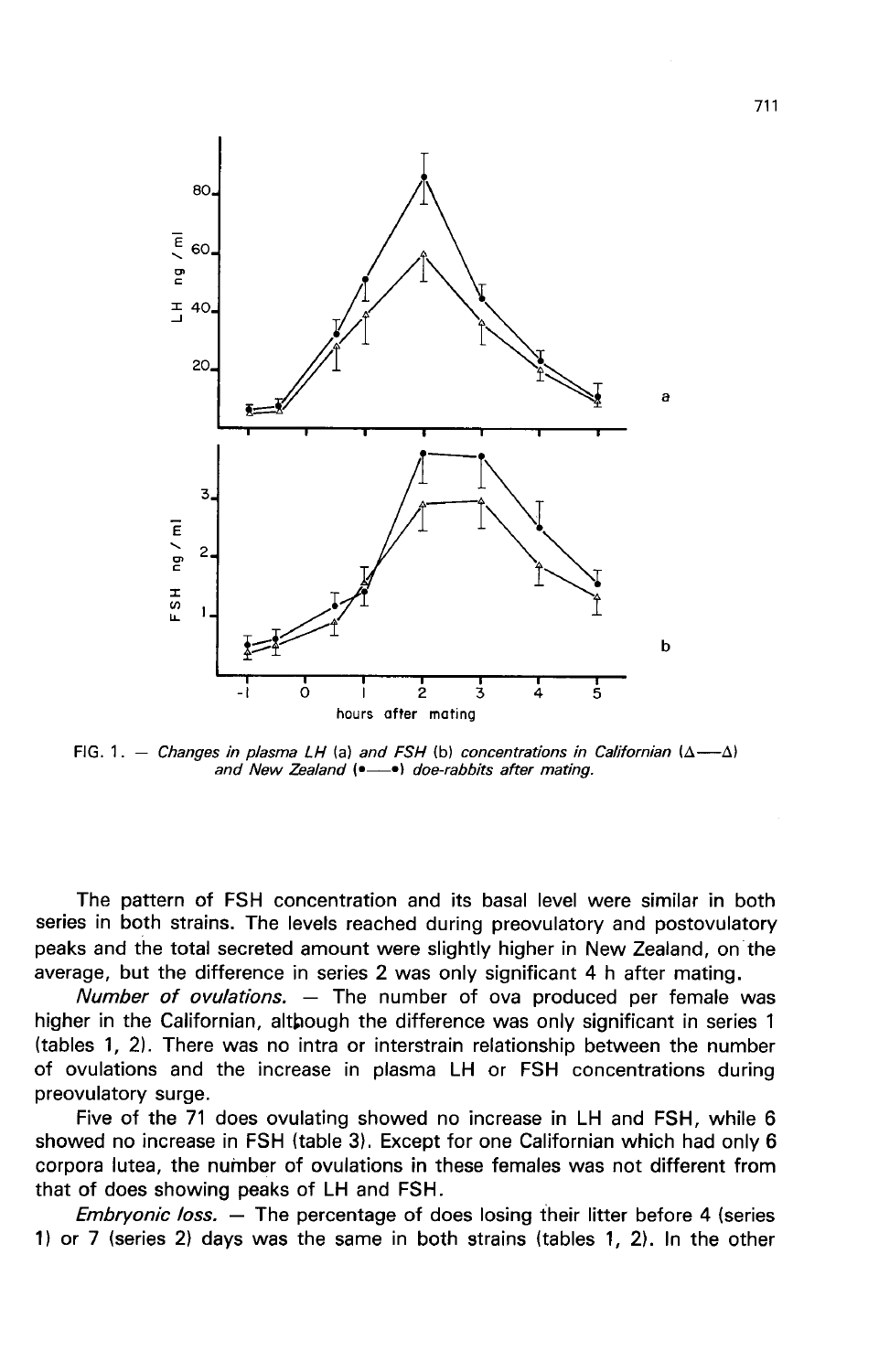

FIG. 2. - Changes in plasma LH (a) and FSH (b) concentrations in Californian  $(\Delta - \Delta)$ <br>and New Zealand (•---•) doe-rabbits after mating.

|--|--|--|--|

| Number of ovulations and embryonic loss at 96 h after mating. |  |  |  |  |  |  |
|---------------------------------------------------------------|--|--|--|--|--|--|
|---------------------------------------------------------------|--|--|--|--|--|--|

| <b>Strain</b> | Number of<br>ovulations    | Does with<br>total embry-<br>onic loss | Partial or no embryonic loss |                          |                |                                       |
|---------------|----------------------------|----------------------------------------|------------------------------|--------------------------|----------------|---------------------------------------|
|               |                            |                                        | Number of<br>ovulations      | Number of<br>blastocysts | Loss           | Blastocyst dia-<br>meter (in $\mu$ m) |
| Californian   | $12.0 + 0.6$<br>$n = 19$   | 16 %<br>$n = 3$                        | $12.3 + 0.7$<br>$n = 16$     | $10.1 + 0.6$<br>$n = 16$ | 18 %           | $366 + 9$<br>$n = 162$                |
| New Zealand   | $10.0 + 0.4$<br>$n = 26**$ | 12 %<br>$n = 3$                        | $10.0 + 0.5$<br>$n = 23**$   | $9.0 + 0.5$<br>$n = 23$  | 10 %<br>$\ast$ | $437 + 9$<br>$n = 207***$             |

 $n =$  number of does; \* P < 0.05; \*\* P < 0.01; \*\*\* P < 0.005.

712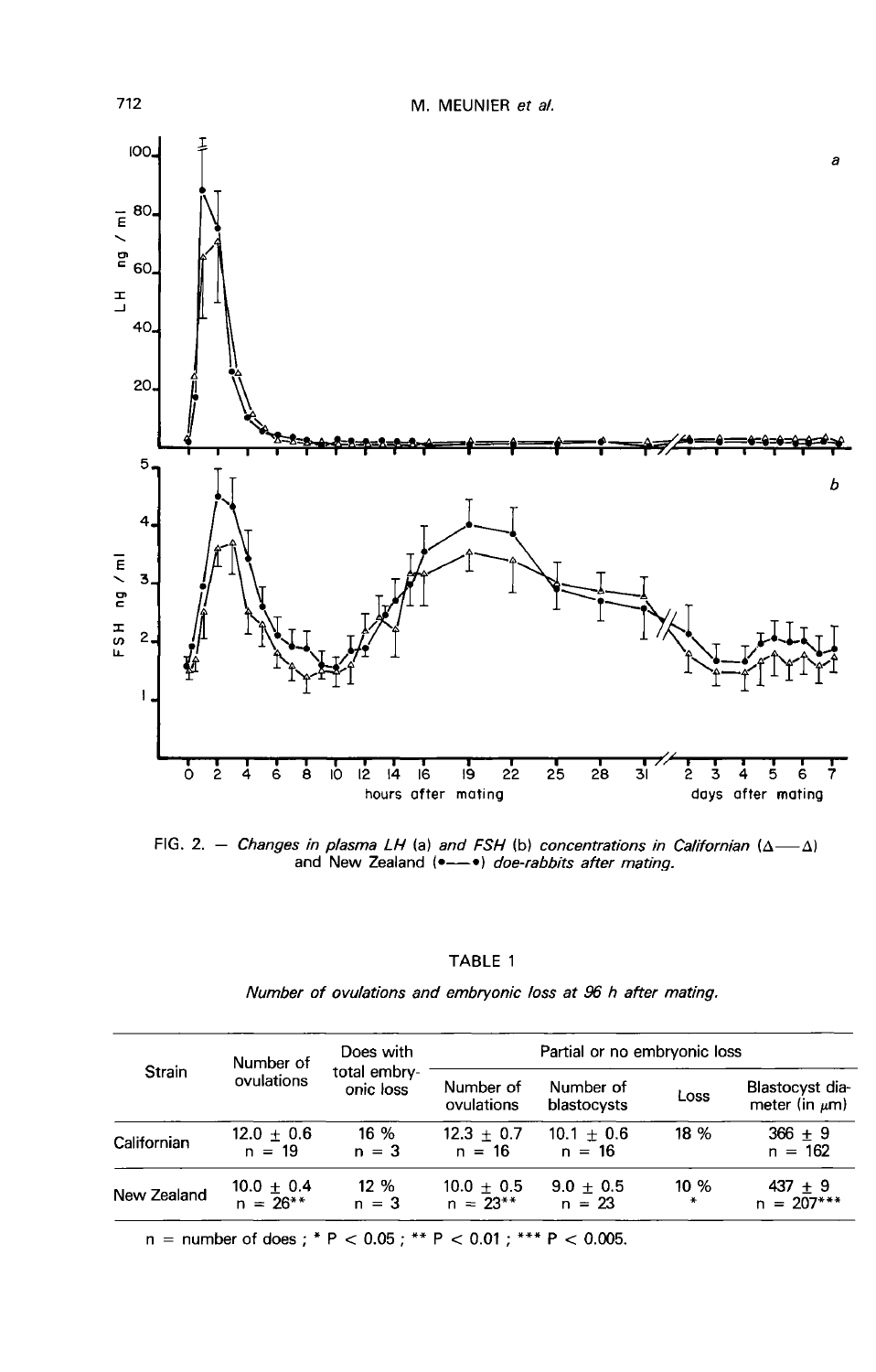|     | Number of | Does with    | Partial or no embryonic loss |
|-----|-----------|--------------|------------------------------|
| ain |           | total embry- |                              |

|             | Number of                | Does with                 | Partial or no embryonic loss |                          |                         |      |  |
|-------------|--------------------------|---------------------------|------------------------------|--------------------------|-------------------------|------|--|
| Strain      | ovulations               | total embry-<br>onic loss | Number of<br>ovulations      | Number of<br>blastocysts | Number of<br>sites      | Loss |  |
| Californian | $11.5 + 0.7$<br>$n = 14$ | 7 %<br>$n = 1$            | $12.2 + 0.7$<br>$n = 10$     | $9.7 + 1.0$<br>$n = 10$  | $8.7 + 1.3$<br>$n = 10$ | 30%  |  |
| New Zealand | $10.3 + 0.3$<br>$n = 12$ | 8 %<br>$n = 1$            | $10.4 + 0.4$<br>$n = 8$      | $9.0 + 0.4$<br>$n = 8$   | $8.8 + 0.5$<br>$n = 8$  | 16 % |  |

Number of ovulations and embryonic loss at 7 days of pregnancy.

 $n =$  number of does; \* P < 0.05.

TABLE 3

Embryonic loss in does showing no simultaneous preovulatory peaks of LH and FSH.

| Number of does |        | Increase | Embryonic |
|----------------|--------|----------|-----------|
|                | in LH  | in FSH   | loss (%)  |
| 5              |        |          | 100       |
|                | $\div$ |          | 100       |
|                |        |          | 80        |
|                |        |          | 50        |
|                |        |          | $0 - 20$  |

does, embryonic loss at 4 or 7 days was higher in Californian than in New Zealand. Blastocyst diameter at 96 h after mating was significantly smaller in the Californian (tables 1, 2).

Nine (15 %) of the 60 does showing a rise in LH and FSH before ovulation had an embryonic loss of 50 to 100 % at D4 or D7. Eight (73 %) of the 11 does showing no peaks of LH and FSH, or of FSH only, had an embryonic loss of more than 50 % (table 3). The difference between these two groups was significant ( $p < 0.005$ ).

# Discussion.

Of the two rabbit strains we used, the Californian had the higher number of ovulations and higher embryonic loss (Hulot and Matheron, 1981). On the average, however, basal level and plasma concentrations of LH and FSH before and after ovulation were comparable, although the LH peaks were slightly higher (but not significantly so) in the strain that ovulated less.

We found no relationship between the elevation of LH before ovulation and the number of ovulations. In the ewe, the preovulatory LH peak is identical, whatever the ovulation rate (Thimonier and Pelletier, 1971 ; Land et al., 1973 ; Quircke et al., 1979).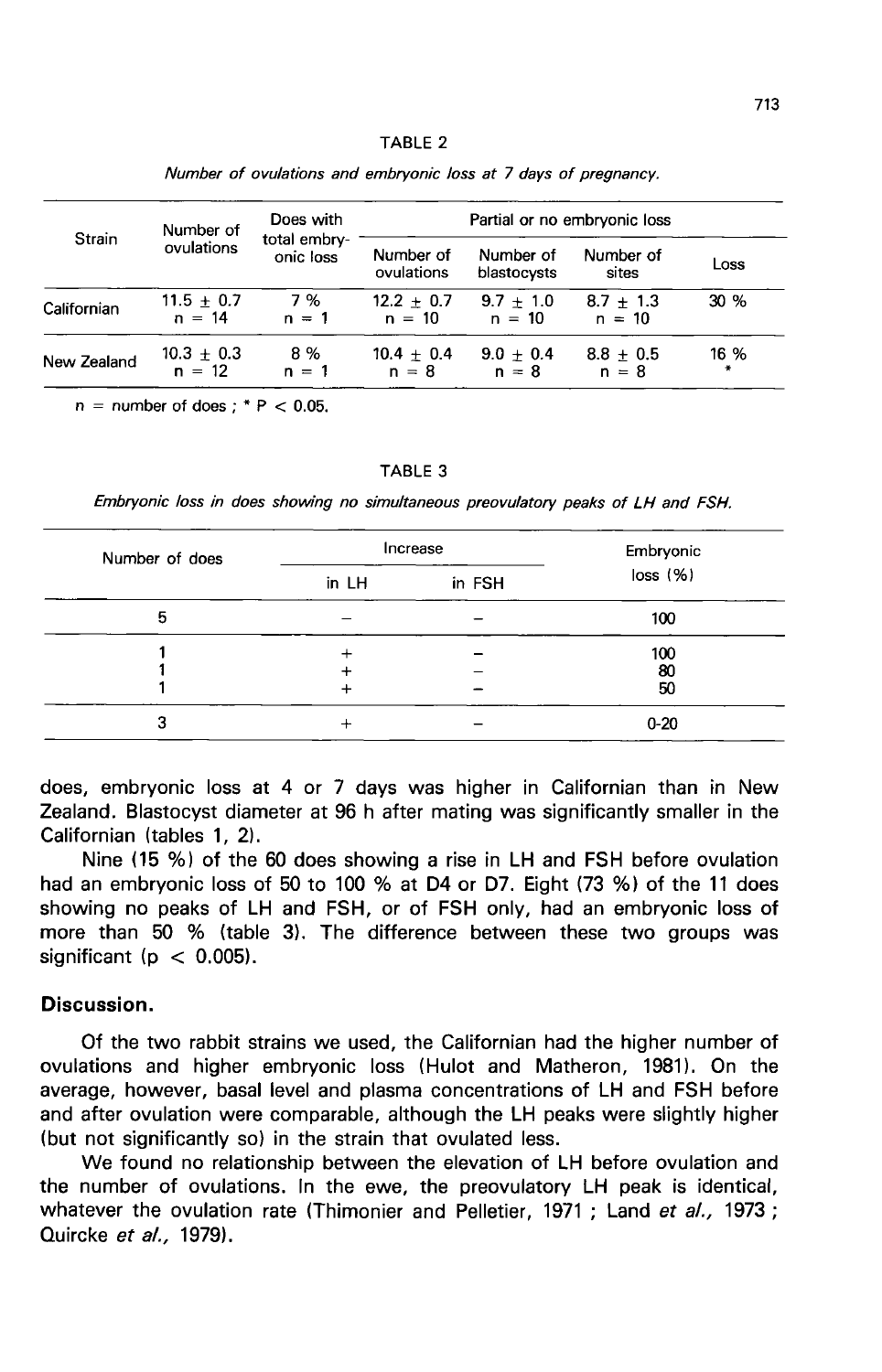#### M. MEUNIER et al.

According to Bindon et al. (1979), basal FSH levels are higher before estrus in Ile-de-France ewes (which have a low ovulation rate) than in Romanoff ewes. Such a difference was not found between the two rabbit strains we studied. However, our results on the preovulatory FSH peak agree with those of Bindon et al. (1979) and Cahill et al. (1981), i.e. hormone levels were slightly higher in the strain that ovulated less. The postovulatory peak in ewe (Cahill et al., 1981) was significantly higher ( $p < 0.05$ ) in Romanoff which is the more prolific strain ; our results in rabbit would not agree with this.

Cahill et al. (1981) studying ewe, suggested that the ovulation rate in a given cycle depends on the postovulatory FSH level in the previous cycle, determining the number of antral follicles in the ovary. In rabbit it is difficult to imagine the role of the postovulatory peak on an ovulation occurring after mating in the more or less distant future.

The difference in the number of ovulations in the two strains of rabbit we examined would be due to the number of preovulatory follicles (higher in the Californian) (Hulot and Mariana, 1982) and would not depend on successive hormonal surges following mating.

Embryonic loss is lower in New Zealand than in Californian, as shown by the number of implantations. We did notice that when embryonic loss was higher than 50 %, it was almost always associated with the absence of preovulatory peak or with a very short surge of FSH. The postovulatory surge of FSH would induce maturation of a new wave of follicles. The secretion of estrogen by these follicles would maintain the hormonal balance needed for the progression of the blastocysts through the oviduct and for the release, by oviduct epithelial cells, of the mucopolysaccharides surrounding the rabbit blastocyst as it moves through the Fallopian tubes (Greenwald, 1961). However, since the work of Greenwald (1962), we know that the normal development of the blastocyst is related to the thickness of the mucin layer.

A modification in the surge of FSH could therefore change estrogen balance and thus affect the transit of the blastocysts and the thickness of the mucin layer, impairing the normal development of the embryos.

> Reçu en juin 1982. Accepte en fevrier 1983.

 $Acknowledgements. - We wish to thank M. Cattiau, Régine Monnerie, B. Moret and$ Claude Rebours who did the blood sampling and Dr. A. Parlow who gave us the RIA kits.

Résumé. Comparaison des décharges gonadotropes chez deux souches de lapine, en relation avec le taux d'ovulation et la mortalité embryonnaire.

Les niveaux plasmatiques de LH et de FSH ont été mesurés avant et après l'ovulation dans deux souches de lapines qui diffèrent par le nombre d'ovulations et la mortalité embryonnaire. Les concentrations maximales et les quantités totales sécrétées avant l'ovulation sont légèrement supérieures dans la souche Néo-Zélandaise, mais la différence n'est pas significative.